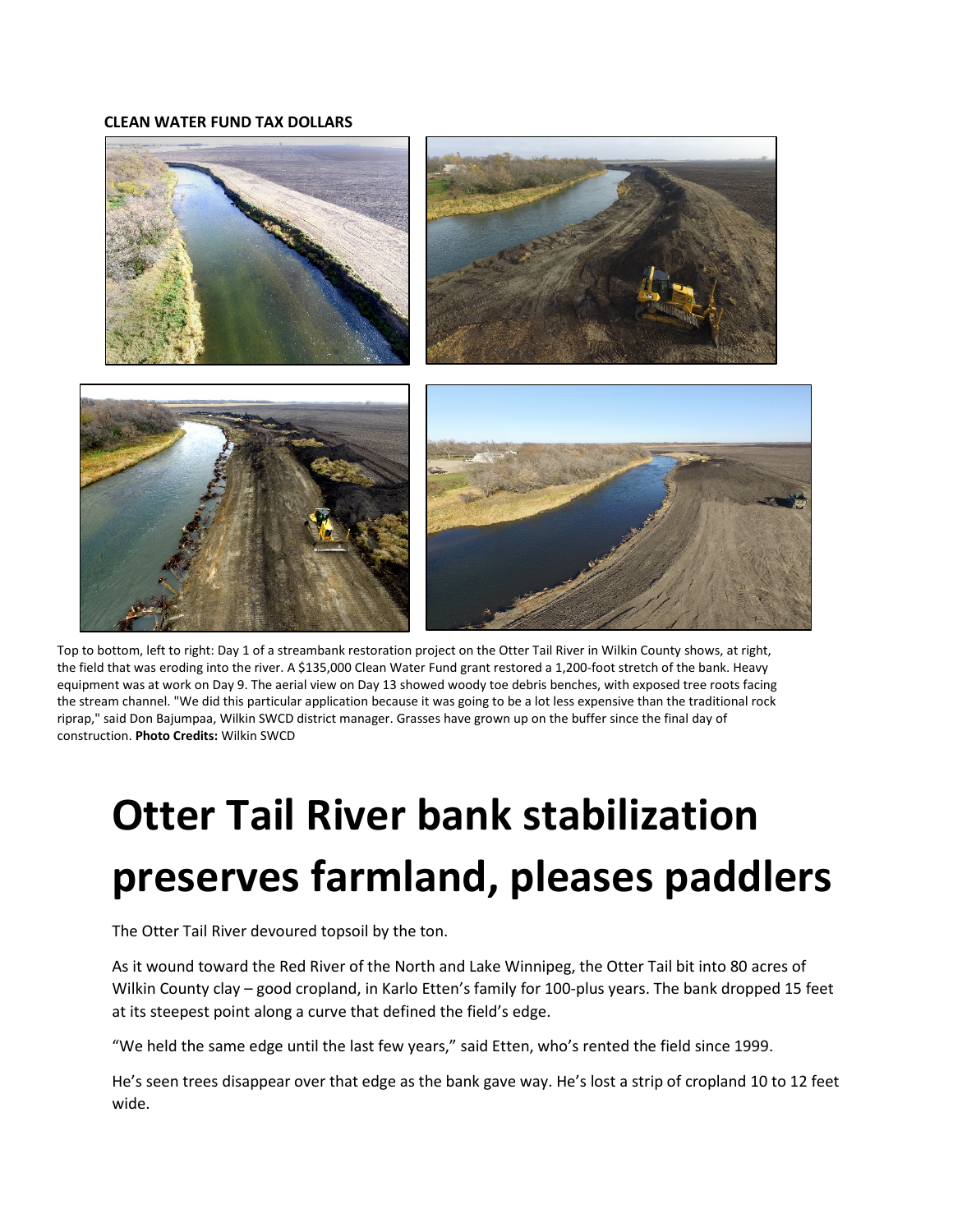## **MAY BOARD OF WATER**

"The river cutting into the clay was taking thousands of tons of sediment away," Etten said. "The landlords know that they're never going to get \$100,000 back out of that 15 feet of river edge, but they didn't like to see the dirt destroyed. They really wanted to take care of it; it was just out of reach without those programs."



A \$135,000 Clean Water Fund grant the Minnesota Board of Water and Soil Resources awarded in 2016 aims to restore and protect 1,200 feet of streambank along that bend in the Otter Tail River. BWSR calculates improvements – including a graduated, grassed slope on land and strategically placed tree trunks and roots in the water – will keep 440 tons of sediment out of the river annually.

## **Ongoing Progress**

Some changes, like slowing the water along the bend, are immediate; others, like clearing up the 20- to 30-mile stretch of Otter Tail River that's impaired, will take more time.

Since 1997, the Wilkin SWCD has received more than \$1.9 million in grants related to the Otter Tail River.

The 1,200-foot-long streambank restoration bordering the field Karlo Etten farms was accomplished under budget. Competitive bidding brought the cost down to \$90,985, including \$68,239 in BWSR funds and a \$22,746 landowner match.

The leftover grant funds were redirected to another project with the same purpose in the watershed: a ditch retrofit that will improve water quality.

"Whatever those reductions are is material we kept on the land," said Bruce Albright, Buffalo-Red River Watershed District administrator. "Once we send that sediment on its merry way to Lake Winnipeg, we don't get it back. These types of projects keep it on the landscape, keep it where it's needed."

Estimated reductions will move the Lower Otter Tail River 6.5 percent closer to its Total Maximum Daily Load goal – the point at which it meets water quality standards.

"We had crops that were crumbling and falling into the river. The Otter Tail River is also impaired for turbidity," said Don Bajumpaa, Wilkin Soil & Water Conservation District manager.

The SWCD partnered with the Buffalo-Red River Watershed District and the project engineer to create a floodplain and curb the water's energy by installing woody toe debris benches in the eroded bank. Tree trunks' exposed roots faced the stream channel.

"You could see right away when they were putting the trees in, each tree was deflecting water," Etten said.

Sod mats containing willows and other woody vegetation were placed on top of the benches, where they will stabilize soil. Grasses planted on the reshaped, more gradual slope will meet the willows and tie the project together. A widened buffer strip on top of the bank will control erosion.